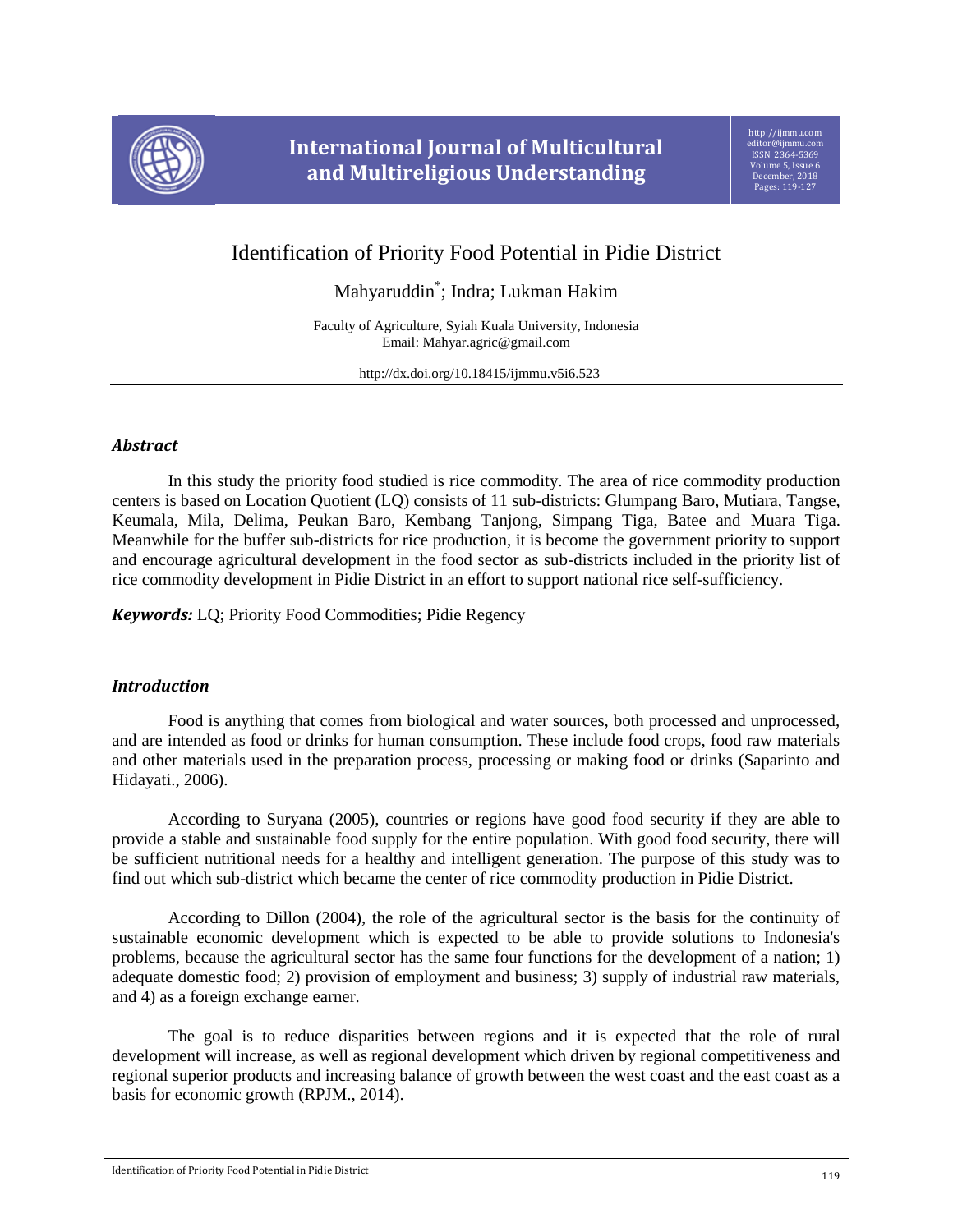The term "development" is defined as doing something that is not from zero, or not making something that previously did not exist, but doing something that actually already exists but the quality and quantity is increased or expanded. So, in terms of "community development", it implies the understanding that the community being developed is actually already has the capacity and it needs to be increased (Rustiadi et al., 2005).

Blakely in Kuncoro (2004) defines regional economic development as a process in which local governments and all components of society manage various existing resources and form a partnership pattern to create new employment and stimulate the development of economic activities within the area.

Various regional development concepts have developed and are applied in Indonesia. According to Bappenas (2010) various regional development concepts that have been implemented include: 1) The concept of regional development based on resource characteristics; 2) the concept of spatial-based regional development; 3) the concept of integrated regional development, this concept emphasizes collaboration between sectors to improve community welfare and poverty reduction in disadvantaged areas; 4) the concept of regional development based on clusters, this concept is focused on the interrelationship and dependence between actors in the production network to service, the successful cluster is a cluster that is specialized, has competitiveness and comparative advantage, and is oriented externally.

Food is anything that comes from biological and water sources, both processed and unprocessed, and are intended as food or drinks for human consumption. These include food crops, food raw materials and other materials used in the preparation process, processing or making food or drinks (Saparinto and Hidayati., 2006).

According to Adiyoga (1999), the ability of the agricultural sector to make a direct contribution to economic growth and the welfare of farm household depends on the level of farm income itself. Thus, the level of income of food crops is the main determinant of the income of rice farmers, and also appears as one of the important factors that condition agricultural growth. The level of farming income is largely determined by the efficiency of farmers in allocating their resources into various alternative production activities.

Saputra U. H (2002) stated that superior agricultural commodities are oriented to the preservation of environmental resources. In terms of commodity perspective, agriculture consists of food crops, plantation, forestry, horticulture, livestock and fisheries. Meanwhile, in terms of the science of development perspective, agriculture is built from hard sciences and soft sciences both in the power of basic, applied and advanced science and its synthesized science.

The food commodity business in Pidie Regency in the last ten years can be seen in Table 1.

The arrangement of food centers in Pidie District is still not detailed as it is expected to be good for policy makers or for policy formulation in Pidie District.

#### *Research Purposes*

This study is aimed to find out areas with a priority food commodity base in Pidie District to facilitate policy making in the future development of rice food commodities.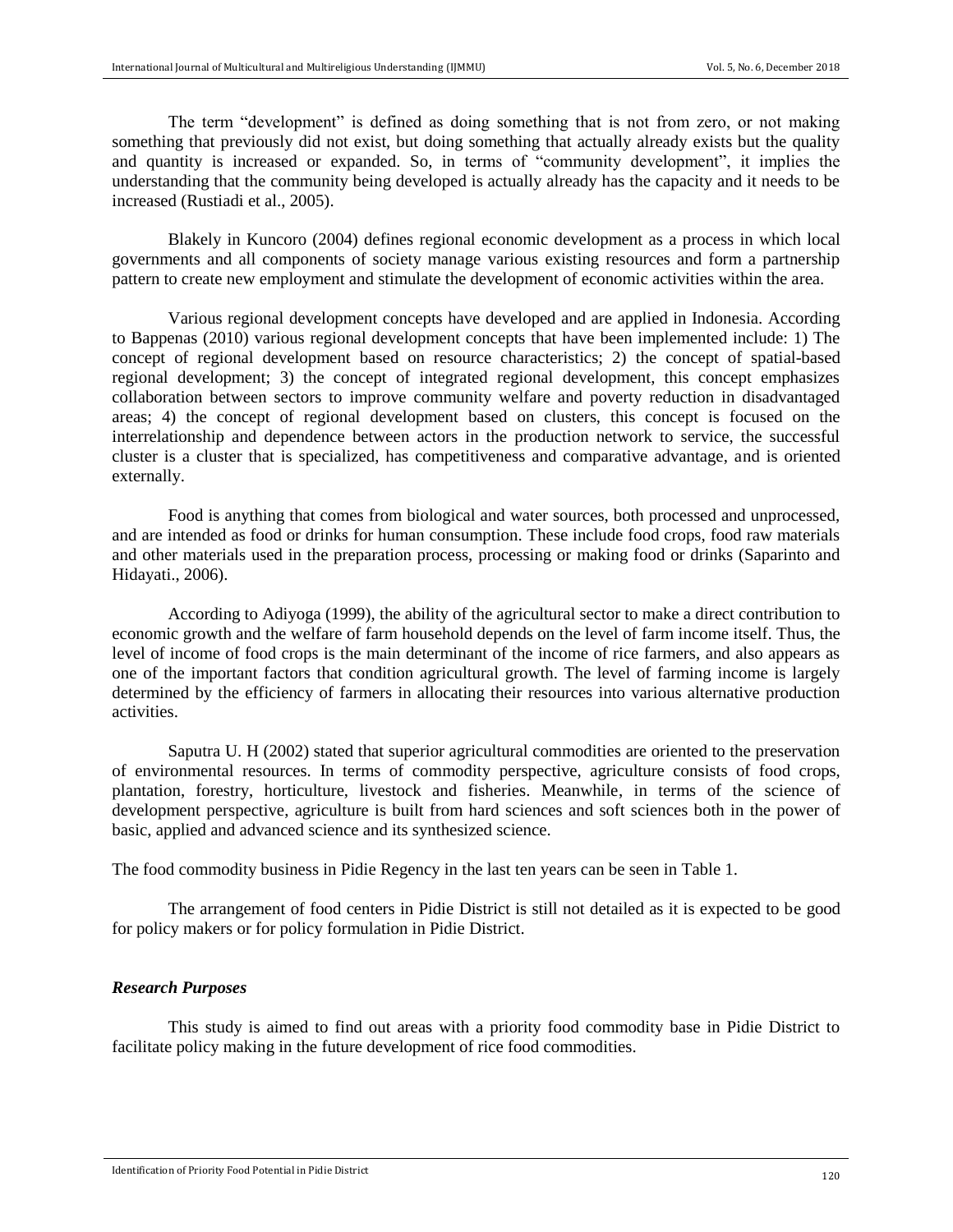| Year | <b>Planted Area</b><br>(Hectare) | <b>Harvested Area</b><br>(Hectare) | Production<br>(Ton) | Productivity<br>(Ton/Hectare) |
|------|----------------------------------|------------------------------------|---------------------|-------------------------------|
| 2007 | 496                              | 306                                | 942                 | 3.08                          |
| 2008 | 1.255                            | 783                                | 2.410               | 3,08                          |
| 2009 | 454                              | 306                                | 942                 | 3,08                          |
| 2010 | 378                              | 299                                | 920                 | 3,08                          |
| 2011 | 366                              | 225                                | 830                 | 3,69                          |
| 2012 | 751                              | 186                                | 679                 | 3,65                          |
| 2013 | -                                | 346                                | 1.259               | 3,64                          |
| 2014 | 285                              | 337                                | 1.440               | 4,27                          |
| 2015 | 271                              | 91                                 | 389                 | 4,27                          |
| 2016 | 1.130                            | 711                                | 522                 | 0,73                          |
|      |                                  |                                    |                     |                               |

|  |  |  |  | <b>Table 1</b> Planted area, harvested area, and Corn production in Pidie district, 2007-2016 |
|--|--|--|--|-----------------------------------------------------------------------------------------------|
|--|--|--|--|-----------------------------------------------------------------------------------------------|

Source: Badan pusat statistik of Pidie district, 2017

## *Methodology*

This research was carried out in Pidie District, which was determined intentionally in choosing secondary data to study potential areas of rice food, therefore the data used was secondary data assisted by literature.

## *Research Population and Samples*

The population and sample of this study were all sub-districts within Pidie District.

## *Source and Data Collection*

The data used in this study are secondary data obtained from Badan Pusat Statistik (Central Bureau of Statistics; BPS) and Dinas Pertanian Pangan (Food Agriculture Department) publication data in Pidie District.

#### *Data Analysis Methodology*

This research is a descriptive study carried out with secondary data exploration methods starting from the general condition of food crops in Pidie Regency covering planting area, harvest area, production and productivity in the last five years, where the data is analyzed using the Location Quotient (LQ) method to identify potential development areas, namely; development of rice food in Pidie District Location Quotient (LQ) which is calculated by the following formula (Warpani., 1984):

$$
LQ = \frac{Si/Ni}{S/N} \text{ or } \frac{Si/Ni}{Ni/N}
$$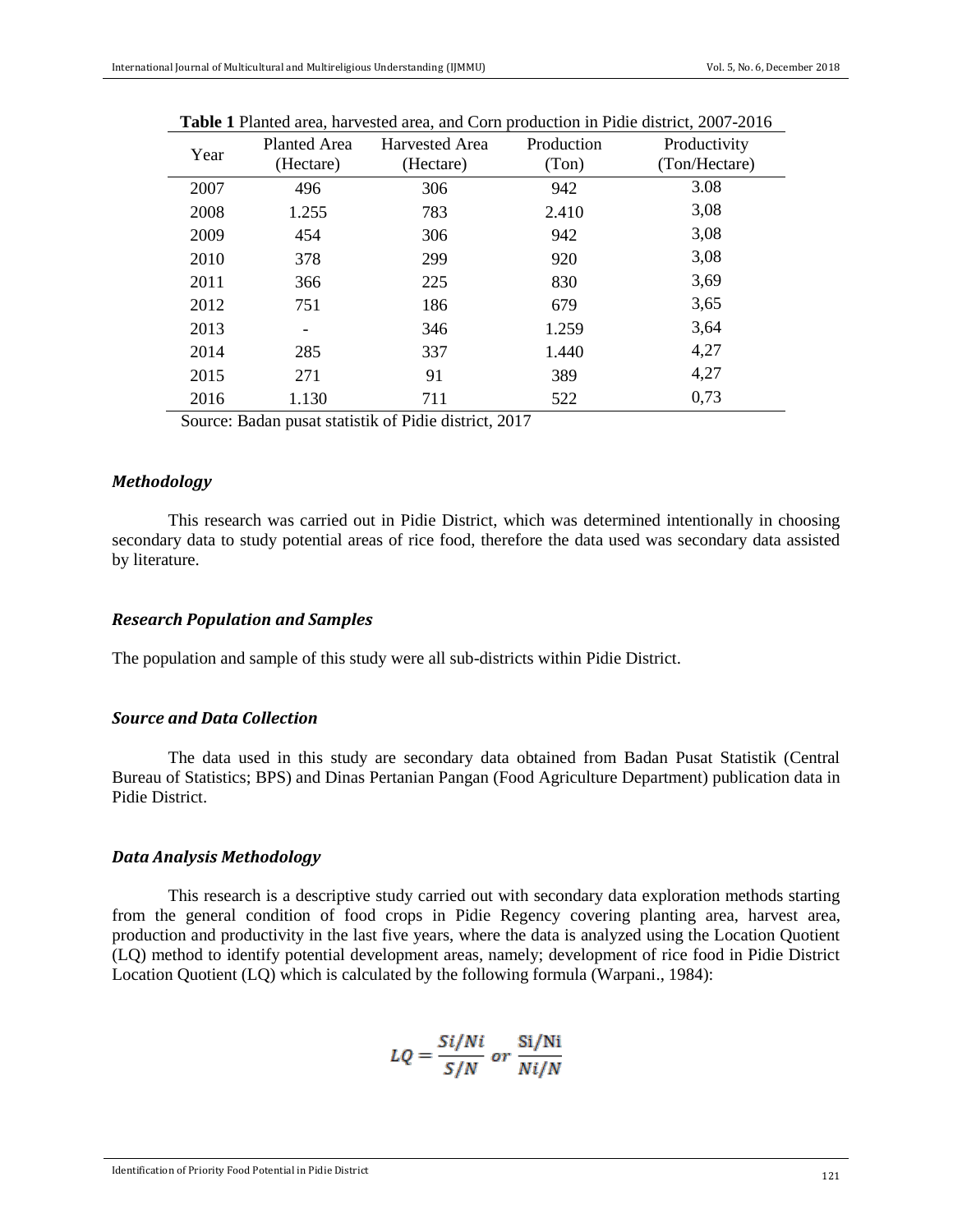#### Annotations:

| $=$ The magnitude of the commodity coefficient of rice food crops |
|-------------------------------------------------------------------|
|                                                                   |

- $Si$  = The area of rice crop food commodities in each region (District)
- $Ni = The total area of rice food crop commodities in each region (District)$
- $S = Area of rice food crops in each region (Pidie Regency)$
- $N =$ The total area of food crops in each region (Kabupaten Pidie)

The LQ score indicates:

- $LQ > 1$  Rice crop commodities are feasible to be developed in the region (Sub-district)
- LQ <1 Rice crop commodities are not feasible to be developed in the region (Sub-district)
- $LQ = 1$  Rice crop commodities are may be developed in the region (Sub-district)

## *Results and Discussion*

Location Quotient (LQ) analysis describes a roadmap of priority food areas with a total harvest area and food production in the Pidie District area. LQ > 1 means base sector. In other words, commodity X in a region has a comparative advantage (the production exceeds the needs, so that it can be sold outside the production area);  $LO = 1$  means not a base sector. In other words, commodity X in an area has no superiority (production is only able to meet its own production area); and LQ <1 means the sector is not a base. In other words, commodity X in an area cannot fulfill its own needs so it needs supplies from outside the production area.

Based on the results of the LQ analysis of food commodity in Pidie District which is a central commodity in Pidie Regency, food commodities in Pidie Regency are regional assets that have a positive impact on the regional economic and people economic movements in Pidie District. The food commodities in Pidie Regency each district has different planting and production seasons of each food commodity. Therefore, it needs LQ analysis to be able to set the priority commodity centers. LQ analysis is calculated based on the harvested area, production and productivity of each food commodity in each sub-district.

Table 2 explains the rice commodity based on the harvested area cultivated by farmers, with LQ values> 1 including 16 sub-districts: Mane, Glumpang Baro, Mutiara, Mutiara Timur, Keumala, Titeue, Sakti, Mila, Padang Tiji, Delima, Indrajaya, Peukan Baro, Kembang Tanjong, Simpang Tiga, Pidie and Muara Tiga. Harvest area for soybean commodity with LQ> 1 including seven sub-districts: Geumpang, Glumpang Tiga, Tiro/ Trusep, Tangse, Padang Tiji, Grong-grong and Batee. Harvest area of corn commodity with LQ> 1 including eight sub-districts: Geumpang, Mane, Tiro/ Trusep, Tangse, Titeu, Sakti, Mila and Padang Tiji.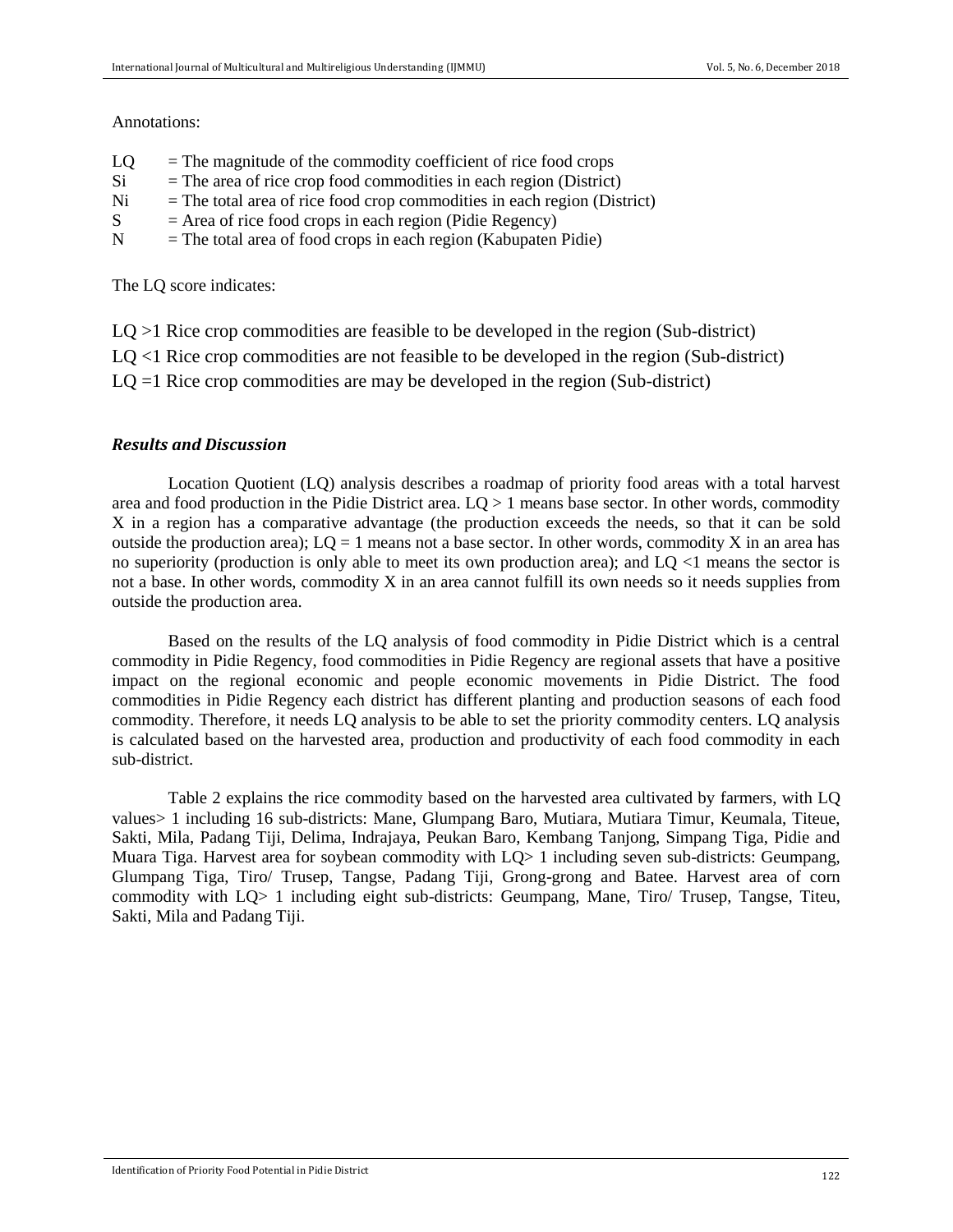| N <sub>o</sub> | Sub-Districts        | Rice (Hectare) | Soybean (Hectare) | Corn (Hectare) |
|----------------|----------------------|----------------|-------------------|----------------|
| 1              | Geumpang             | 0.99           | 1.11              | 2.52           |
| $\overline{2}$ | Mane                 | 1.02           |                   | 5.23           |
| 3              | Glumpang Tiga        | 0.99           | 1.66              |                |
| $\overline{4}$ | <b>Glumpang Baro</b> | 1.03           |                   |                |
| 5              | Mutiara              | 1.03           |                   |                |
| 6              | Mutiara Timur        | 1.00           | 0.93              |                |
| 7              | Tiro/Truseb          | 0.97           | 2.03              | 2.41           |
| 8              | Tangse               | 0.86           | 6.28              | 2.17           |
| 9              | Keumala              | 1.02           | 0.40              |                |
| 10             | <b>Titeue</b>        | 1.01           | 0.45              | 1.11           |
| 11             | Sakti                | 1.02           |                   | 2.22           |
| 12             | Mila                 | 1.03           |                   | 1.20           |
| 13             | Padang Tiji          | 1.00           | 1.13              | 1.02           |
| 14             | Delima               | 1.00           | 0.91              |                |
| 15             | Grong-grong          | 0.89           | 5.13              |                |
| 16             | Indrajaya            | 1.03           |                   |                |
| 17             | Peukan Baro          | 1.03           |                   |                |
| 18             | Kembang Tanjong      | 1.03           |                   |                |
| 19             | Simpang Tiga         | 1.03           |                   |                |
| 20             | Pidie                | 1.01           | 0.76              | 0.63           |
| 21             | <b>Batee</b>         | 0.94           | 3.51              |                |
| 22             | Muara Tiga           | 1.03           |                   |                |

 **Table 2** LQ Value of food commodity based on harvest area in Pidie district

Source: Processed data, 2018

|  | Table 3 LQ value of food commodity based on production in Pidie regency |
|--|-------------------------------------------------------------------------|
|  |                                                                         |

| No             | <b>THOICE</b> $\omega$ and $\omega$ from commodity based on production in Franch $\omega$<br>Sub-Districts | Rice (Hectare) | Soybean (Hectare) | Corn (Hectare) |
|----------------|------------------------------------------------------------------------------------------------------------|----------------|-------------------|----------------|
| $\mathbf{1}$   | Geumpang                                                                                                   | 0.99           | 1.99              | 2.35           |
| $\mathfrak{2}$ | Mane                                                                                                       | 1.00           |                   | 5.25           |
| 3              | <b>Glumpang Tiga</b>                                                                                       | 0.99           | 2.74              |                |
| $\overline{4}$ | <b>Glumpang Baro</b>                                                                                       | 1.01           |                   |                |
| 5              | Mutiara                                                                                                    | 1.01           |                   |                |
| 6              | Mutiara Timur                                                                                              | 1.00           | 1.53              |                |
| 7              | Tiro/Truseb                                                                                                | 0.99           | 3.78              | 1.03           |
| 8              | Tangse                                                                                                     | 0.99           | 3.02              |                |
| 9              | Keumala                                                                                                    | 1.00           | 0.25              |                |
| 10             | Titeue                                                                                                     | 1.00           | 0.36              | 0.41           |
| 11             | Sakti                                                                                                      | 1.00           |                   | 4.28           |
| 12             | Mila                                                                                                       | 1.01           |                   |                |
| 13             | Padang Tiji                                                                                                | 1.00           | 1.43              | 2.22           |
| 14             | Delima                                                                                                     | 1.00           | 0.91              |                |
| 15             | Grong-grong                                                                                                | 0.97           | 9.41              |                |
| 16             | Indrajaya                                                                                                  | 1.01           |                   |                |
| 17             | Peukan Baro                                                                                                | 1.01           |                   |                |
| 18             | Kembang Tanjong                                                                                            | 1.01           |                   |                |
| 19             | Simpang Tiga                                                                                               | 1.01           |                   |                |
| 20             | Pidie                                                                                                      | 1.00           | 0.68              | 1.14           |
| 21             | <b>Batee</b>                                                                                               | 1.01           |                   |                |
| 22             | Muara Tiga                                                                                                 | 1.01           |                   |                |

Source: Processed data, 2018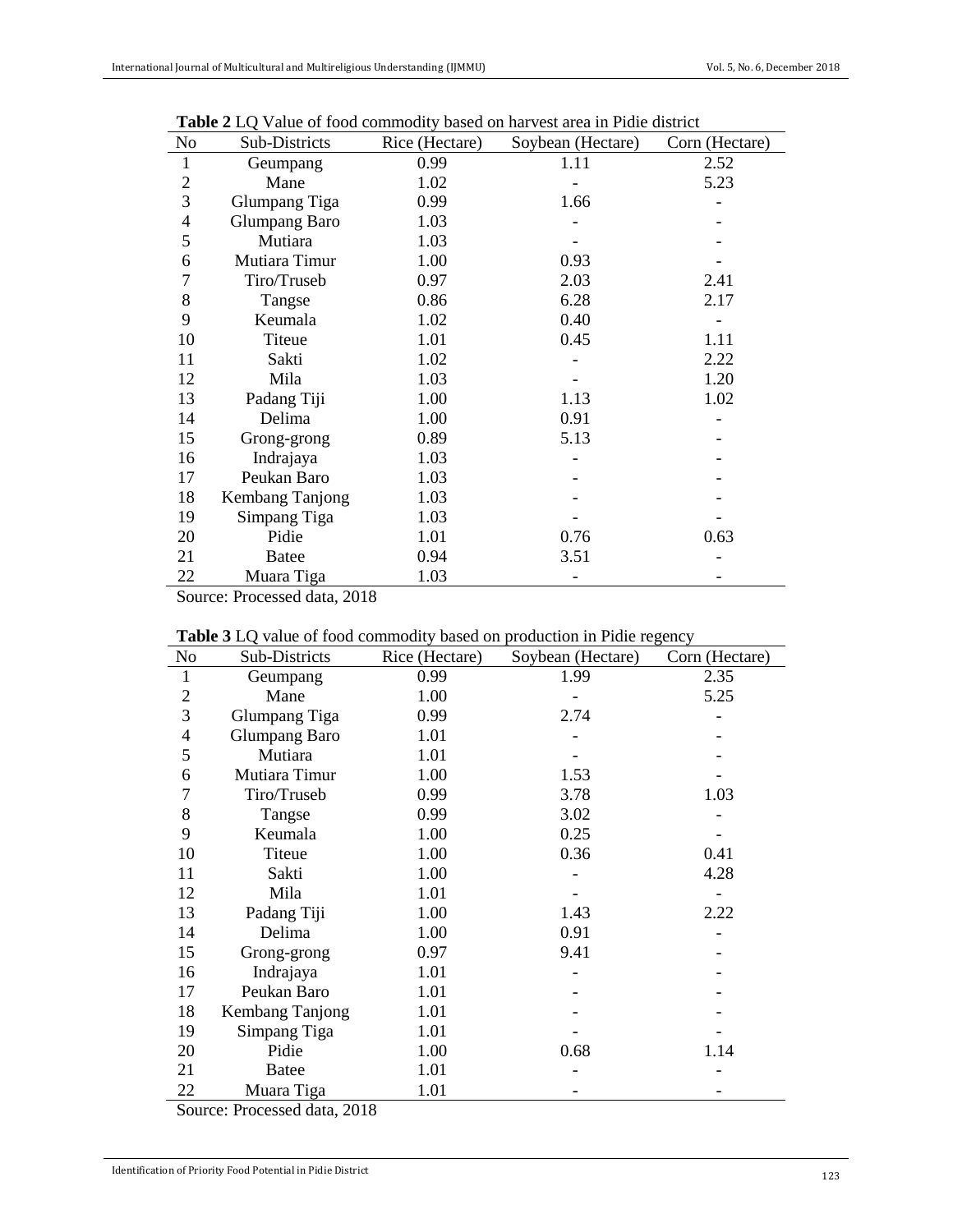Table 3 explains the rice commodity based on the production currently cultivated by farmers, with LQ> 1 including 17 sub-districts: Mane, Glumpang Baro, Mutiara, Mutiara Timur, Keumala, Titeue, Sakti, Mila, Padang Tiji, Delima, Indrajaya, Peukan Baro, Kembang Tanjong, Simpang Tiga, Pidie, Bate and Muara Tiga. Soybean commodities are based on production, with LQ> 1 including seven subdistricts: Geumpang, Glumpang Tiga, Mutiara Timur, Tiro/ Truseb, Tangse, Padang Tiji and Gronggrong. Corn commodities are based on production, with LQ> 1 including six sub-districts: Geumpang, Mane, Tiro/ Truseb, Sakti, Padang Tiji and Pidie.

Table 4 explains that rice commodities are based on the productivity currently obtained by farmers, with LQ> 1 including 12 sub-districts: Glumpang Baro, Mutiara, Tangse, Keumala, Mila, Delima, Indrajaya, Peukan Baro, Kembang Tanjong, Simpang Tiga, Bate and Muara Tiga. Soybean commodities based on productivity with LQ> 1 include 10 sub-districts: Geumpang, Glumpang Tiga, Mutiara Timur, Tiro/ Truseb, Keumala, Titeue, Padang Tiji, Delima, Grong-grong and Pidie. Corn commodities based on productivity with LQ> 1 include five sub-districts: Geumpang, Mane, Sakti, Padang Tiji and Pidie.

| N <sub>o</sub> | Sub-Districts        | Rice (Hectare) | Soybean (Hectare) | Corn (Hectare) |
|----------------|----------------------|----------------|-------------------|----------------|
| 1              | Geumpang             | 0.77           | 2.22              | 1.85           |
| $\overline{2}$ | Mane                 | 0.91           |                   | 2.40           |
| 3              | <b>Glumpang Tiga</b> | 0.98           | 2.57              |                |
| $\overline{4}$ | <b>Glumpang Baro</b> | 1.23           |                   |                |
| 5              | Mutiara              | 1.23           |                   |                |
| 6              | Mutiara Timur        | 0.98           | 2.58              |                |
| $\overline{7}$ | Tiro/Truseb          | 0.86           | 2.52              | 0.93           |
| 8              | Tangse               | 1.16           | 0.77              |                |
| 9              | Keumala              | 1.12           | 1.13              |                |
| 10             | Titeue               | 0.98           | 1.27              | 0.93           |
| 11             | Sakti                | 0.73           |                   | 3.73           |
| 12             | Mila                 | 1.23           |                   |                |
| 13             | Padang Tiji          | 0.63           | 1.28              | 3.55           |
| 14             | Delima               | 1.06           | 1.71              |                |
| 15             | Grong-grong          | 0.97           | 2.64              |                |
| 16             | Indrajaya            | 1.23           |                   |                |
| 17             | Peukan Baro          | 1.23           |                   |                |
| 18             | Kembang Tanjong      | 1.23           |                   |                |
| 19             | Simpang Tiga         | 1.23           |                   |                |
| 20             | Pidie                | 0.70           | 1.01              | 3.28           |
| 21             | <b>Batee</b>         | 1.23           |                   |                |
| 22             | Muara Tiga           | 1.23           |                   |                |

**Table 4** LO value of food commodity based on productivity in Pidie regency

Source: Processed data, 2018

Rice is a commodity that is very potential to be developed in an integrated and sustainable manner in Pidie Regency; based on the supportive results of LQ analysis, planting area, harvest area, production and productivity. Based on the acquisition of LQ values that have been obtained, then the analysis of the Eugent Value is then carried out to determine priority areas for rice commodity development in an effort to support the economic growth of the community in Pidie District.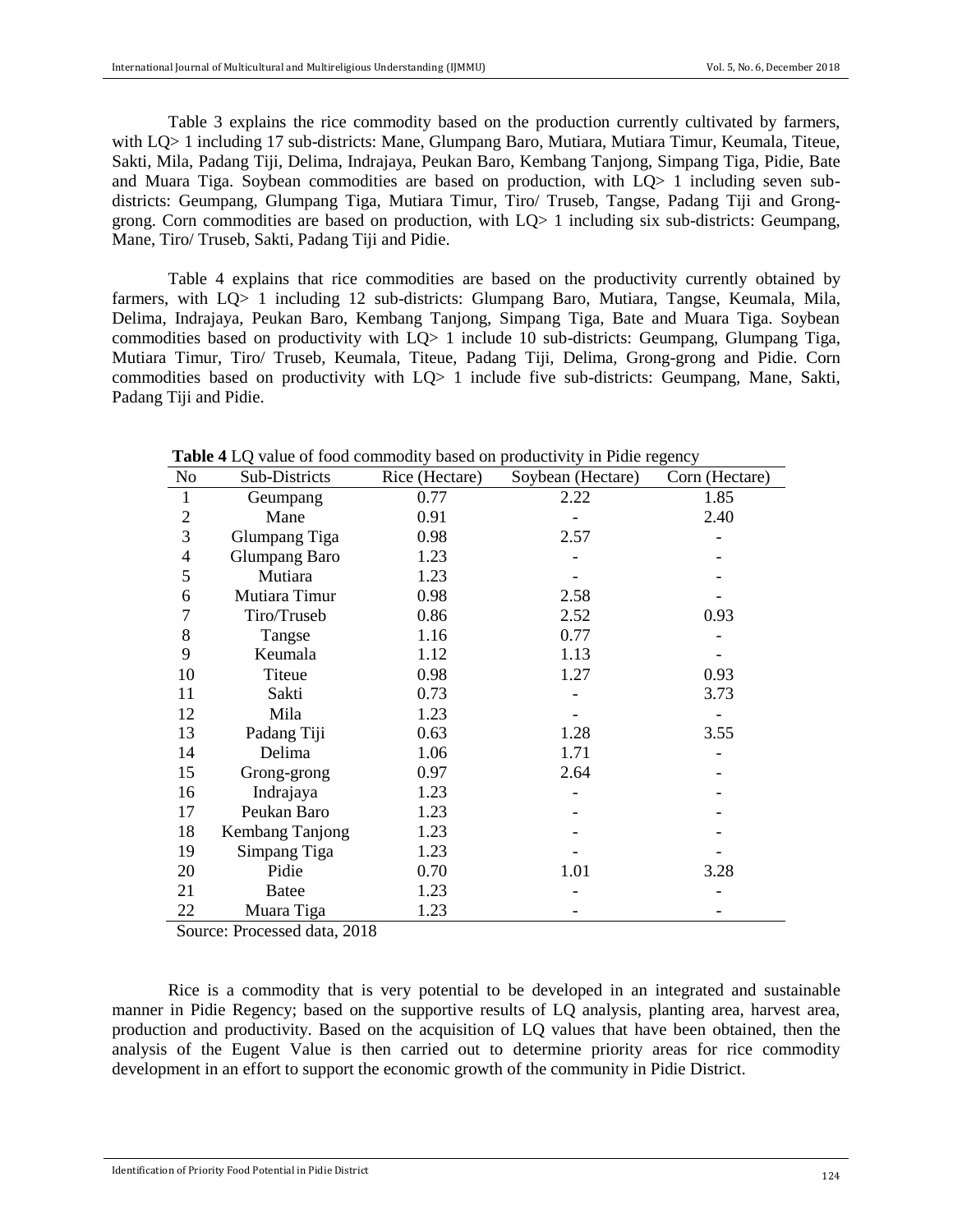Based on EV Value, several sub-districts can be established to become priority areas for rice commodity development in Pidie District. The main priority of the rice development area including 6 subdistricts: Glumpang Baro, Mutiara, Indrajaya, Peukan Baro, Kembang Tanjong and Simpang Tiga. The second priority of rice development areas including 2 sub-districts: Muara Tiga, Mila. The third priority of the rice development areas is Keumala District. The fourth priority of the rice development areas is Titeue District. The fifth priority for rice development areas including 2 sub-districts: Mane and Delima. While the following sub-districts: Sakti, Mutiara Timur, Batee, Padang Tiji, Geumpang, Pidie, Tiro / Trusep, Glumpang Tiga, Tangse and Grong-Grong, are become the government's priority to support and encourage agricultural development in the food sector as sub-districts included in the priority list of rice commodity development in Pidie District.

| N <sub>0</sub>   | Sub-Districts                          | Averages | EV (Eugent |
|------------------|----------------------------------------|----------|------------|
|                  |                                        |          | Value)     |
| 1                | Glumpang Baro                          | 6.50     | 6          |
| $\boldsymbol{2}$ | Mutiara                                | 6.50     | 6          |
| 3                | Indrajaya                              | 6.50     | 6          |
| $\overline{4}$   | Peukan Baro                            | 6.50     | 6          |
| 5                | Kembang Tanjong                        | 6.50     | 6          |
| 6                | Simpang Tiga                           | 6.50     | 6          |
| $\overline{7}$   | Muara Tiga                             | 7.75     | 7.5        |
| 8                | Mila                                   | 7.75     | 7.5        |
| 9                | Keumala                                | 10.75    | 9          |
| 10               | Titeue                                 | 13.25    | 10         |
| 11               | Mane                                   | 13.50    | 11.5       |
| 12               | Delima                                 | 13.50    | 11.5       |
| 13               | Sakti                                  | 14.25    | 13         |
| 14               | Mutiara Timur                          | 15.00    | 14.5       |
| 15               | <b>Batee</b>                           | 15.00    | 14.5       |
| 16               | Padang Tiji                            | 16.00    | 16         |
| 17               | Geumpang                               | 16.13    | 17         |
| 18               | Pidie                                  | 16.25    | 18         |
| 19               | Tiro/Truseb                            | 17.50    | 19         |
| 20               | Glumpang Tiga                          | 17.88    | 20.5       |
| 21               | Tangse                                 | 17.88    | 20.5       |
| 22               | Grong-grong                            | 19.38    | 22         |
|                  | $\blacksquare$<br>$\sim$ $\sim$ $\sim$ |          |            |

 **Table 5** Determination of priority areas for rice development in Pidie district

Source: Processed data, 2018

#### *Conclusion*

From the results of the LQ analysis, the priority food in Pidie Regency is rice commodity and rice production centers in Pidie District, there are five sub-districts that occupy the first priority: Glumpang Baro, Mutiara, Indrajaya, Peukan Baro, Kembang Tanjong and Simpang Tiga. The second priority is Muara Tiga and Mila. Third priority is Keumala. The fourth priority is Titeu. The fifth priority is Mane and Delima. While these sub-districts: Sakti, Mutiara Timur, Batee, Padang Tiji, Geumpang, Pidie, Tiro/ Trusep, Glumpang Tiga, Tangse and Grong-grong, are buffer zones for rice production in Pidie District.